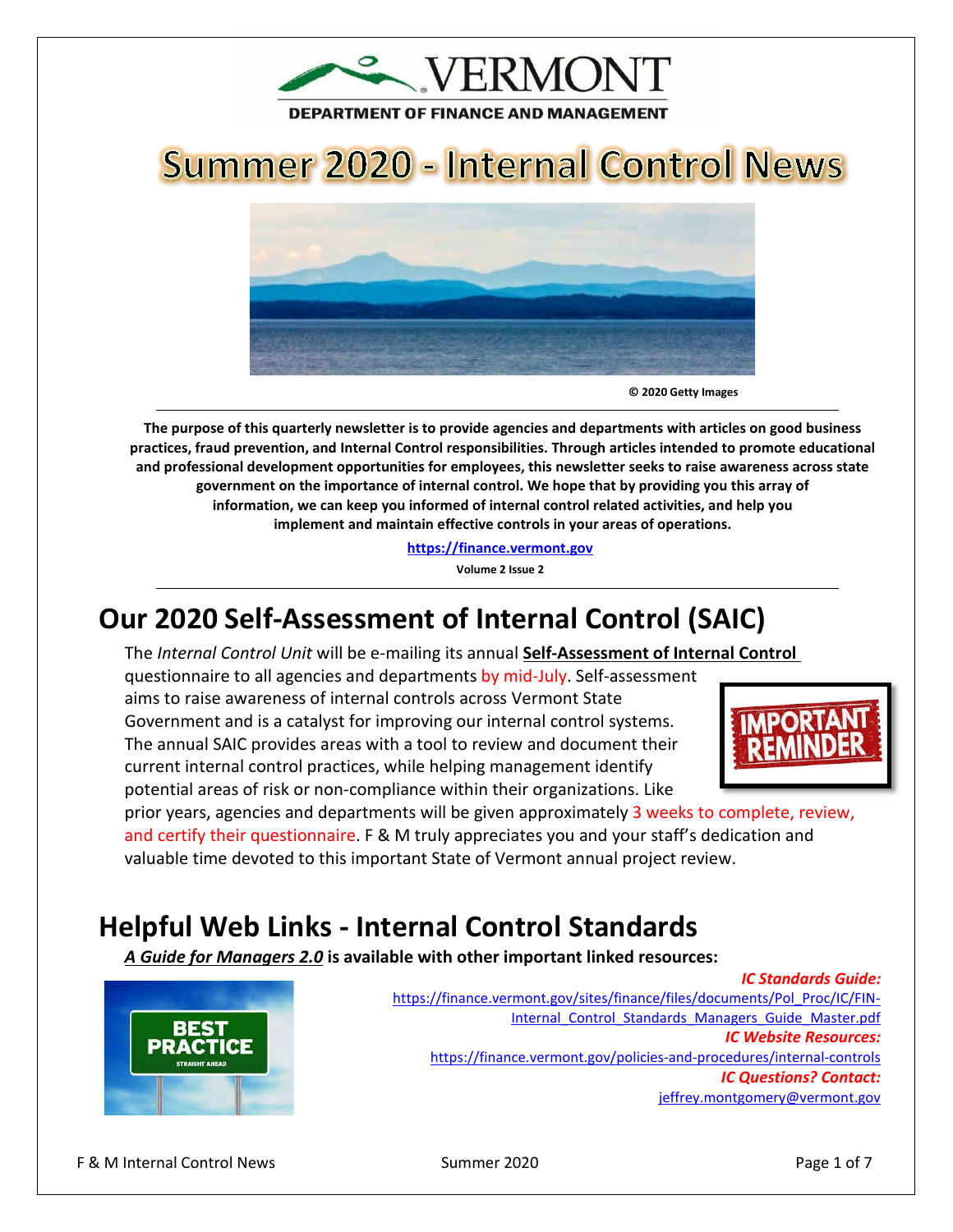#### **Reminder: All Agencies and Departments Maintain active registration in the System for Award Management**

During the last few months, more than one state agency or department has experienced issues with applying for Federal assistance due to expired registrations. The issues were able to successfully resolve, but this has prompted us to remind all agencies and departments of this important annual task. In order to be eligible for Federal assistance, your agency or department must register its DUNS number on [sam.gov](http://www.sam.gov/) and must renew its registration annually. While it may seem unnecessary to renew your registration if you're not currently applying for or receiving Federal assistance, the Department of Finance and Management recommends



keeping all registrations active so that each agency or department is prepared for unanticipated situations and opportunities. It is important that each agency or department track which employees are designated as points of contact for the registration and transition this designation in the event of staffing changes. While the registration must be completed annually, updates to the registration may need to occur more frequently in order to keep current on the contact information.

Also, please be aware that as your active status nears its annual expiration, you may receive postcards or email reminders from a variety of sources offering to assist you with your renewal - for a fee. *Please do not pay one of these services to assist you with your renewal*. There is no cost to register and the process is not difficult. Each agency or department is responsible for maintaining its own registration(s); however, if you have questions regarding this requirement please feel free to contact *Cassandra Ryan, Statewide Grants Administrator* at [cassandra.ryan@vermont.gov.](mailto:cassandra.ryan@vermont.gov) Please click the link below to bring you to the resource page where you can access more information regarding the registration process.

<https://www.sam.gov/SAM/pages/public/help/samQUserGuides.jsf>

### **State Fraud – During the Pandemic**

**F & M, Internal Control Unit present examples of fraud during COVID-19**

#### • **Fraud during the COVID-19 pandemic and how to avoid it By: [Gabrielle Saulsbery, N](mailto:gsaulsbery@njbiz.com)JBIZ - May 20, 2020**  <https://njbiz.com/fraud-covid-19-pandemic-avoid>

*People are equipped with everything they need to avoid becoming the victim of fraud, according to United States Attorney for the District of New Jersey Craig Campeonato: all they need is common sense. If something sounds like a get rich quick scheme or something that's too good to be true, like a cure for COVID-19, that's probably what it is: too good to be true. "There's a dark underbelly of our society … that look at [how they can] take advantage of the situation," Carpenito said. "It's all about being diligent to avoid falling victim to those folks."*

*Carpenito, Monmouth County Prosecutor Christopher Gramiccioni, Acting Insurance Fraud Prosecutor Tracy Thompson, and Acting Director of the Division of Consumer Affairs Paul Rodríguez spoke about COVID-19 related scams and the federal and state government's enforcement efforts to stop them in a Tuesday webinar hosted by Attorney General Gurbir Grewal. [Price gouging, the sale of fraudulent personal protective equipment, and phishing](https://njbiz.com/grewal-600-actions-price-gouging-covid-19-related-consumer-complaints/)  [scams](https://njbiz.com/grewal-600-actions-price-gouging-covid-19-related-consumer-complaints/) have all been prevalent during the COVID-19 pandemic by bad actors. In some cases,*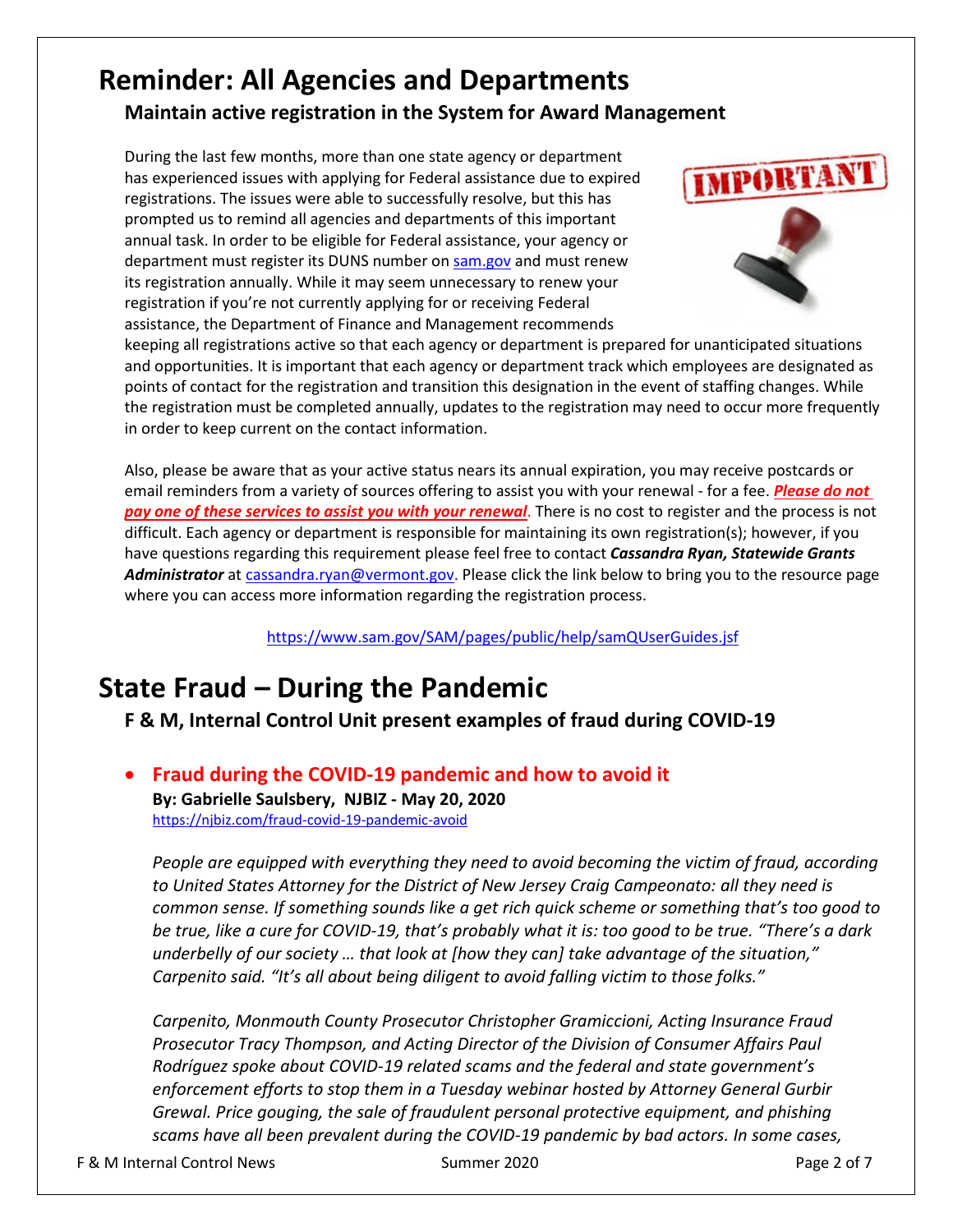*Carpenito said, PPE has been marked up 700 percent. That's the difference of a hospital system spending \$2.6 million to purchase equipment to protect their workers compared to a fair price of \$300,000. Prior to COVID-19, there were six main distributors of N95 masks in the country. The bad actors gouging the prices are among distributors who have come online since the start of the pandemic. Others have sold masks purported to be N95 that weren't actually, leaving* 

*people who think they're safe at risk of catching and spreading the virus. "This is not a one state problem, this is a 50-state problem. We have open investigations in 61 of 93 offices [nationwide], about 350 open investigations right now," he said. "A lot of stuff is being imported from overseas, [and we're] seeing major impacts in New Jersey and in Brooklyn, in California – cities where we have ports. We've seen this grey* 



*market pop up with a network of brokers that didn't exist prior to COVID-19." Gramiccioni noted that much of the fraud in Monmouth County is targeted toward the elderly community, or 20 percent of its population. Funds, a trusting nature from time's past, and limited experience in technology – they're not scientific, and not across the board, noted Gramiccioni, but they're three things that make a good opportunity for targeting. Gramiccioni addressed grandparent scams, when a scammer calls someone and says, "Grandma? Is that you?" and the person on the receiving end naturally responds, "Chris?" or whatever the grandkid's name is. Then they call, often at odd hours, often relating the call to the pandemic, with claims like "I lost my job. Can you wire me money?" "Scammers, they follow the news. They put a COVID twist on [scams]," Thompson said. "We used to get grandparent scams like 'I'm arrested' or something, but now they call saying 'I'm in quarantine.'" Proactive messaging is important, Gramiccioni said. The Monmouth County Facebook and Twitter pages update followers on common scams. "The goal is to have potential victims be hard targets. The goal is to try and get personally identifiable information. That's what drives a fraud," he said.*

*If a person is concerned someone asking for money or personal information on the other end of a phone call is a fraudster doing a so-called grandparent scam, Grewal suggests asking that person about a family pet or friend or reaching out to another family member before wiring money. "One of the fears I have is as recovery money begins to flow in, there's going to be a whole host of fraudsters that are going to try to take advantage of that," he said. People are not going to ask you for your social security or bank info over the phone for you to get the federal relief funds, he noted. Thompson noted that she anticipates an uptick in overcharging for medical services in the coming months, especially with increased telehealth services. "We recommend the insured takes 10 seconds to write down the length of the call and what happened and discuss how long it was and who you spoke with … Then you have a record, Thompson said. "Take notes and compare to an explanation of benefits. Even if you're not paying for it, we as a society are paying for it when there's fraud in the health care system."*

#### • **The COVID-19 Epidemic As A Catalyst For Health Care Fraud**

**Michael Adelberg & Melissa Garrido, May 7, 2020**  *<https://www.healthaffairs.org/do/10.1377/hblog20200504.459546/full/>*

*The combination of fear, loosened health care regulations, and expected stimulus payments in*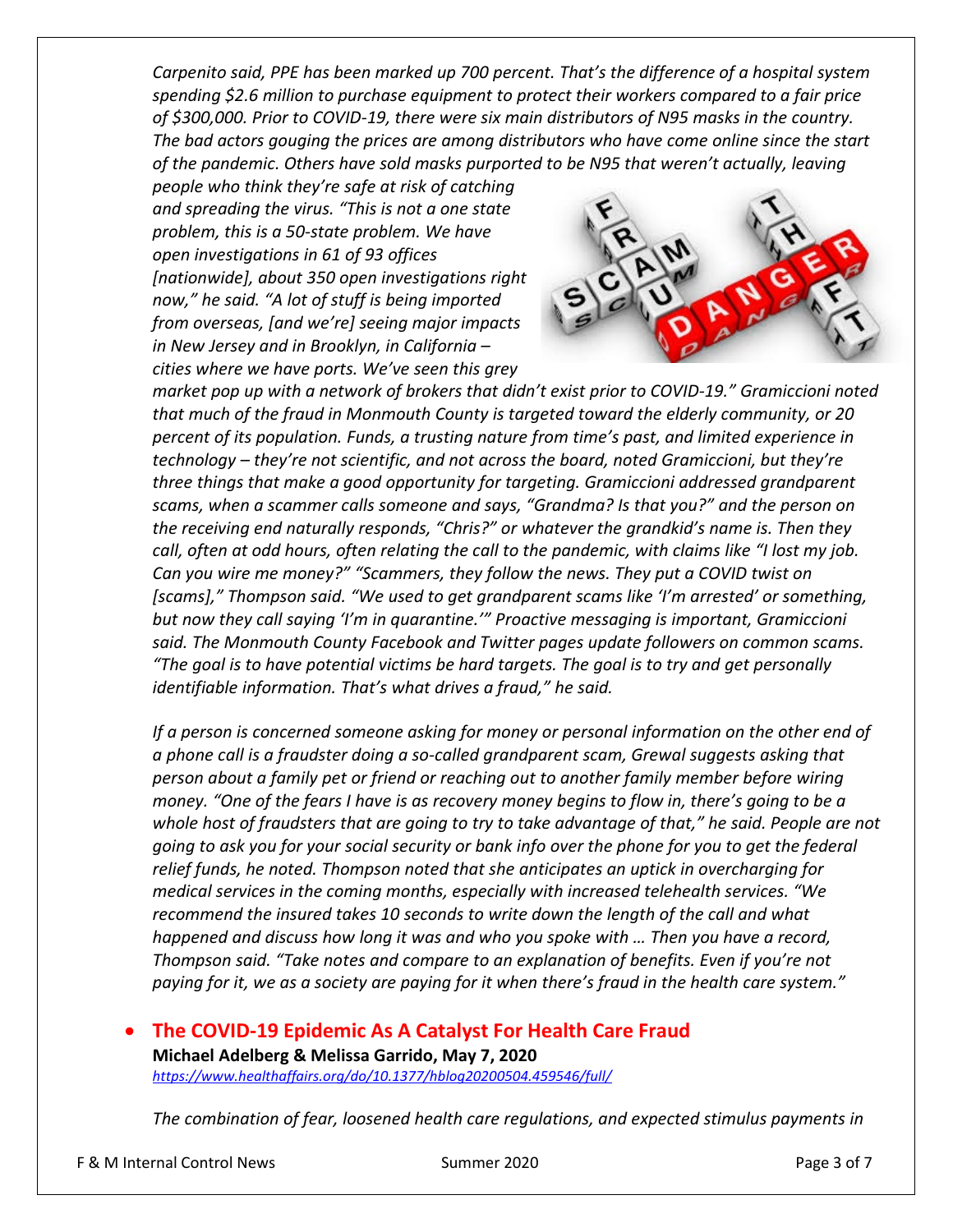*response to the novel coronavirus disease (COVID-19) pandemic could unleash an unprecedented surge of health care scams and fraud. Allowing for flexibility in the health care system and an economic stimulus package are both reasonable responses to the ongoing crisis, but law enforcement and regulators must be vigilant for bad actors who exploit these responses to defraud consumers and payers. For decades, schemers have deployed ingenious consumer-*

*facing scams and payer-facing fraud schemes that bleed the US health care system. Health care fraud in the US [approaches](https://www.nhcaa.org/resources/health-care-anti-fraud-resources/the-challenge-of-health-care-fraud/) \$300 billion annually (of which the Department of Justice [recovered](https://www.justice.gov/opa/pr/justice-department-recovers-over-3-billion-false-claims-act-cases-fiscal-year-2019) \$2.6 billion in 2019). Fraud hot spots tend to follow the money; recent hot spots include [power wheelchairs](https://www.washingtonpost.com/sf/national/2014/08/16/a-medicare-scam-that-just-kept-rolling/) and scooters, [ambulance,](https://www.smpresource.org/Content/Medicare-Fraud/Fraud-Schemes/Ambulance-Fraud.aspx) [counterfeit medicines,](https://www.fda.gov/drugs/buying-using-medicine-safely/counterfeit-medicine) and ["body broker"](https://www.healthaffairs.org/do/10.1377/hblog20180423.449595/full/) rings that ship people with addictions to fraudulent treatment facilities. Through the* 



*Coronavirus Aid, Relief, and Economic Security (CARES) Act, an [estimated](https://www.marketwatch.com/story/will-you-receive-a-direct-payment-from-2-trillion-bill-passed-by-senate-wednesday-depends-on-how-much-you-earn-2020-03-26) 140 million US households will soon have an injection of cash. This, coupled with the increased [susceptibility](https://www.ncbi.nlm.nih.gov/pmc/articles/PMC6005691/) to fraud that occurs with the fear many are experiencing, increases the chance that COVID-19 will be the newest consumer-facing fraud hot spot. Meanwhile, the Trump administration has taken a number of steps to relax long-established regulatory requirements and processes in the interest of [increasing the capacity](https://www.cms.gov/medicare/quality-safety-oversight-general-information/coronavirus) of the health care system to address COVID-19 and allowing distressed providers to focus solely on patient care. In so doing, unethical and fringe providers will have the opportunity to engage in wasteful and fraudulent activities in new ways. Law enforcement and regulators are gearing up to address consumer-facing scams, but they do not appear comparably focused on the coming wave of payer-facing fraud and waste.*

*Consumer-Facing Scams - To their credit, the federal government's law enforcement and consumer protection organizations are expecting a wave of consumer-facing fraud. The US Attorney General recently sent a [formal memo](https://www.justice.gov/ag/page/file/1258676/download) to all US attorneys directing them to focus on "detecting, deterring and punishing wrong doing" related to COVID-19. The Department of Health and Human Services (HHS) Office of Inspector General [issued](https://oig.hhs.gov/coronavirus/index.asp?utm_source=web&utm_medium=web&utm_campaign=covid19-landing-page) a COVID-19 fraud alert because "some bad actors are preying on people's fears for profit, perpetrating fraud schemes, including marketing fake COVID-19 test kits and unapproved treatments through telemarketing calls, social media platforms, and door-to-door visits." Similar statements were issued by the [Food and Drug Administration](https://www.fda.gov/consumers/consumer-updates/beware-fraudulent-coronavirus-tests-vaccines-and-treatments) (FDA), [Federal Trade Commission](https://www.consumer.ftc.gov/features/coronavirus-scams-what-ftc-doing) (FTC), and several state [attorneys general.](http://myfloridalegal.com/__852562220065EE67.nsf/0/51A5E0C2B1E62E3785258535004EB276?Open&Highlight=0,covid) Outside of government, the Better Business Bureau established a [web page](https://www.bbb.org/council/coronavirus/) specifically for COVID-19 scams; it is warning consumers about price-gouging suppliers, lowquality medical masks, fake philanthropy raising money through crowd funding, and other problems. The media has also reported on consumer-facing COVID-19 scams, including articles and reports in the [New York Times,](https://www.nytimes.com/2020/03/24/business/coronavirus-ecommerce-sites.html?utm_campaign=KHN%3A%20First%20Edition&utm_source=hs_email&utm_medium=email&utm_content=85228532&_hsenc=p2ANqtz-9lOfwbghfBPXGHpd7XktMkpg2xJKhVamY7IURRPNOyD5XLGyBdJPn_nfhA_7Q84dN-vNO8CoP1KcTKJNmp9_IDQDNmQ406gHPRwNrHgJp4hVdvvHc&_hsmi=85228532) [Washington Post,](https://www.washingtonpost.com/news/powerpost/paloma/the-cybersecurity-202/2020/04/01/the-cybersecurity-202-coronavirus-pandemic-unleashes-unprecedented-number-of-online-scams/5e83799b88e0fa101a757098/) [Wall Street Journal,](https://www.wsj.com/articles/fda-warns-consumers-against-at-home-coronavirus-tests-11585005915) [Reuters,](https://www.reuters.com/article/us-health-coronavirus-retailers-states-idUSKBN21C2NF?utm_campaign=KHN%3A%20First%20Edition&utm_source=hs_email&utm_medium=email&utm_content=85295010&_hsenc=p2ANqtz--4Hcd3ymwyKmgA_QtUqvdE5tPIFqxy361bP9IDiv0igyoJp8IMGnwGyh6pbeUZTkUg_eP_lZCfiLjU7Us0RCcR2xn2Lozh4jwByLwxY7-BQSDYjj0&_hsmi=85295010) [Time,](https://time.com/5806518/covid-19-scams/) [Forbes,](https://www.forbes.com/sites/thomasbrewster/2020/03/18/coronavirus-scam-alert-covid-19-map-malware-can-spy-on-you-through-your-android-microphone-and-camera/#32ef573c75fd) [ABC News,](https://abcnews.go.com/US/online-scammers-target-vulnerable-internet-users-coronavirus-outbreak/story?id=69675134) [CNBC,](https://www.cnbc.com/2020/03/19/what-to-know-about-scams-looking-to-cash-in-on-1000-dollar-covid-19-check.html) and other sources.*

F & M Internal Control News Summer 2020 Page 4 of 7 *Action On Consumer-Facing Fraud - There have been a handful of actions taken in response to consumer-facing COVID-19 scams. On March 9, the FTC and the FDA "jointly issued [warning](https://www.consumer.ftc.gov/blog/2020/03/ftc-fda-warnings-sent-sellers-scam-coronavirus-treatments)  [letters](https://www.consumer.ftc.gov/blog/2020/03/ftc-fda-warnings-sent-sellers-scam-coronavirus-treatments) to "seven sellers of unapproved and misbranded products, claiming they can treat or prevent the Coronavirus." The FDA has [issued](https://www.fda.gov/consumers/health-fraud-scams/fraudulent-coronavirus-disease-2019-covid-19-products#Warning%20Letter%20Table) 23 more warning letters since then. On March 22, the Department of Justice (DOJ) took its first [enforcement action](https://www.justice.gov/opa/pr/justice-department-files-its-first-enforcement-action-against-covid-19-fraud) against a COVID-19 scammer, imposing a temporary restraining order and opening a criminal investigation against the operators of the website, "coronavirusmedicalkit.com." Three days later, the FBI made its first*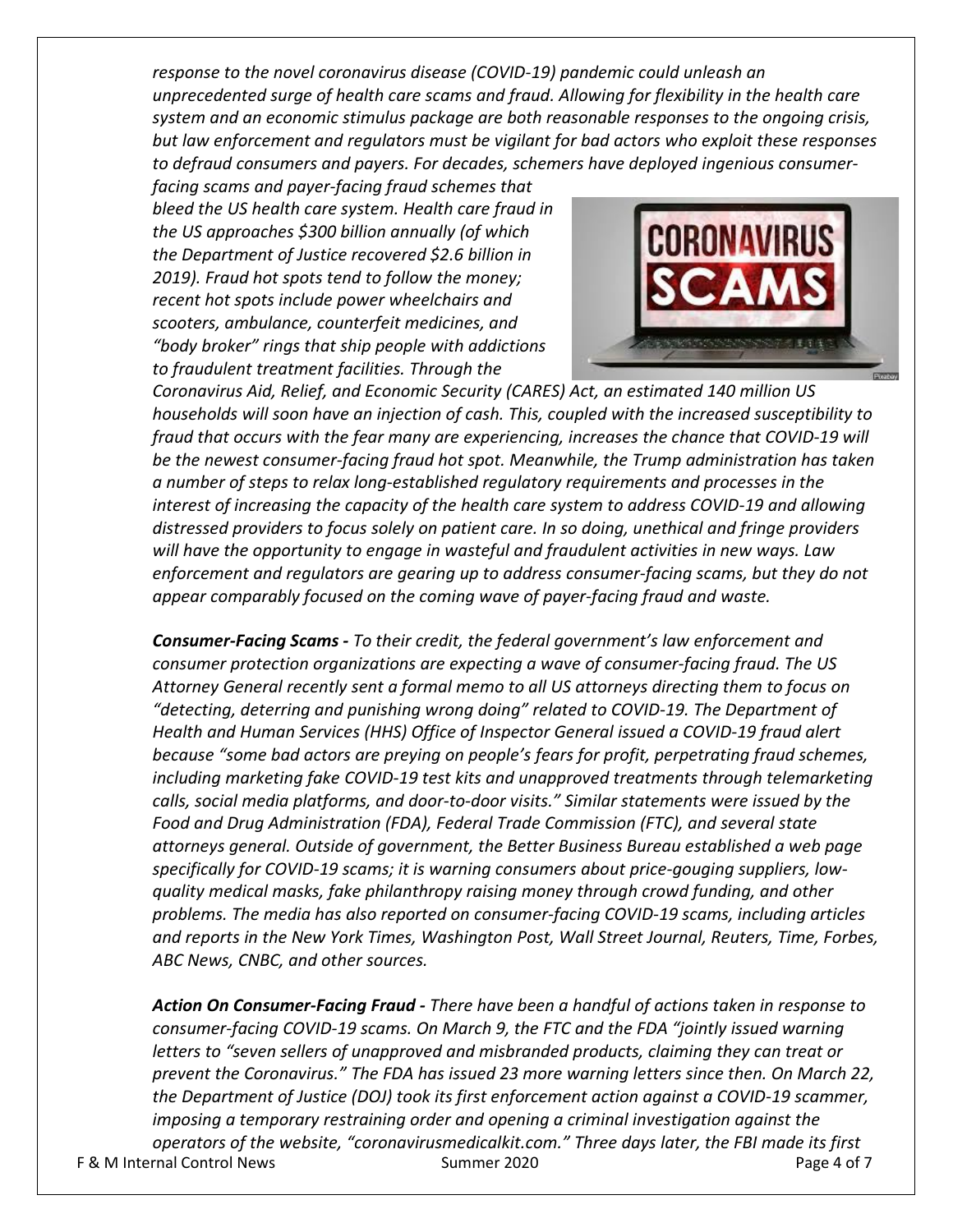*arrest. It [arrested](https://www.justice.gov/usao-cdca/pr/southland-man-arrested-federal-charges-alleging-fraudulent-investment-scheme-featuring) Keith Lawrence Middlebrook on fraud charges for alleging "he personally developed a 'patent-pending cure' and a treatment that prevents coronavirus infection." Prior to his arrest, Middlebrook posted a video of himself making extravagant claims of his product's curative power. Prior to the video being pulled down, it was viewed more than 633,000 times. Since Middlebrook's arrest, the DOJ has made a few more arrests. Beyond these few actions, law enforcement is actively surveilling and investigating numerous reported scams. According to* 

*a March 20 memo, the DOJ [is aware](https://www.justice.gov/opa/pr/attorney-general-william-p-barr-urges-american-public-report-covid-19-fraud) of scams related to: fake COVID-19 cures being sold online; phishing emails under guise of communications from the World Health Organization or the Centers for Disease Control and Prevention; websites and apps that claim to share COVID-19 information to gain payment or receive personal information; and fake charities raising money. The New York Attorney General [asked](https://ag.ny.gov/press-release/2020/ag-james-issues-alert-protect-otsego-county-new-coronavirus-scam) for public* 



*vigilance and information regarding "reports that individuals are knocking on doors" selling bogus COVID-19 tests. The Alaska Attorney General [filed charges](http://www.law.state.ak.us/press/releases/2020/040120-Aune.html) against an online seller buying respirators and flipping them on eBay and Amazon. Other reported scams include robocall workfrom-home opportunities that [solicit](https://www.cnbc.com/2020/03/19/what-to-know-about-scams-looking-to-cash-in-on-1000-dollar-covid-19-check.html) personal information and duct cleaners who [claim](https://www.cnbc.com/2020/03/19/what-to-know-about-scams-looking-to-cash-in-on-1000-dollar-covid-19-check.html) their service protects people from COVID-19. In addition to focusing on consumer facing COVID scams, law enforcement is focusing on cases of hoarding and profiteering. On March 23, President Donald Trump [ordered](https://www.hhs.gov/sites/default/files/hhs-dfa-notice-of-scarce-materials-for-hoarding-prevention.pdf) HHS and law enforcement to prevent hoarding and profiteering of medical supplies necessary for treating COVID-19. At least two actions have since been taken. On March 29, the FBI [arrested](https://www.bloomberg.com/news/articles/2020-03-30/suspected-mask-profiteer-arrested-for-coughing-on-fbi-agents) Baruch Feldheim for coughing on officers while claiming he has COVID during a profiteering investigation. The next day, the DOJ announced the arrest of Erik Santos for [offering](https://www.justice.gov/usao-nj/pr/georgia-man-arrested-orchestrating-scheme-defraud-health-care-benefit-programs-related) "kickbacks in exchange for medically unnecessary tests including potentially hard-to-obtain COVID-19 tests."*

*Limited Action To Address Payer-Facing Fraud And Waste - Hoarding aside, there has not been corresponding attention paid to payer-facing health care fraud and waste opportunities. The COVID-19 epidemic has placed enormous stresses throughout the health care system. Congress, through the CARES Act[, seeks](https://www.aha.org/special-bulletin/2020-03-26-senate-passes-coronavirus-aid-relief-and-economic-security-cares-act) to address these needs with additional money in the form of loans, grants, and increased Medicare and Medicaid funding. Meanwhile, the Trump administration has relaxed numerous rules and regulatory processes to increase the health care system's capacity and to allow providers to focus on patient care during a national emergency. Examples of the regulatory relaxations in Medicare and Medicaid include, but are not limited to, waiving and relaxing requirements regarding: [signatures](https://www.cms.gov/newsroom/press-releases/cms-approves-medicaid-section-1135-waivers-11-additional-states-response-covid-19) for certain health care services, [prior](https://www.cms.gov/newsroom/press-releases/cms-approves-medicaid-section-1135-waivers-11-additional-states-response-covid-19)  [authorization](https://www.cms.gov/newsroom/press-releases/cms-approves-medicaid-section-1135-waivers-11-additional-states-response-covid-19) requirements, reimbursing for [offsite](https://www.cms.gov/newsroom/fact-sheets/additional-backgroundsweeping-regulatory-changes-help-us-healthcare-system-address-covid-19-patient) services[, provider enrollment](https://www.cms.gov/files/document/provider-enrollment-relief-faqs-covid-19.pdf) rules, reimbursing services without a written [physician order,](https://www.cms.gov/newsroom/fact-sheets/additional-backgroundsweeping-regulatory-changes-help-us-healthcare-system-address-covid-19-patient) increasing the range of reimbursable [ambulance](https://www.cms.gov/newsroom/fact-sheets/additional-backgroundsweeping-regulatory-changes-help-us-healthcare-system-address-covid-19-patient) services, services and drugs from [network](https://www.cms.gov/files/document/hpms-memo-covid-information-plans.pdf) providers and pharmacies, and [audits](https://www.cms.gov/newsroom/fact-sheets/additional-backgroundsweeping-regulatory-changes-help-us-healthcare-system-address-covid-19-patient) of providers and health plans. Some of these flexibilities concern areas of known program integrity weakness. For example, 11 percent of excluded providers (barred from Medicare and Medicaid) are receiving Medicaid payments—a problem that will likely worsen with additional provider enrollment flexibilities. [Improper payments](https://www.cms.gov/newsroom/fact-sheets/2019-estimated-improper-payment-rates-centers-medicare-medicaid-services-cms-programs) totaled \$45 billion in Medicare and \$60 billion in Medicaid and the Children's Health Insurance Program in 2019 prior to these relaxations. These numbers may increase in light of the COVID-19 epidemic, which is [estimated](https://www.naacos.com/potential-impact-of-covid-19-on-medicare-spending--implications-for-acos) to cost Medicare an additional \$38–\$114 billion in the next year, even without considering the impact of regulatory relaxations.*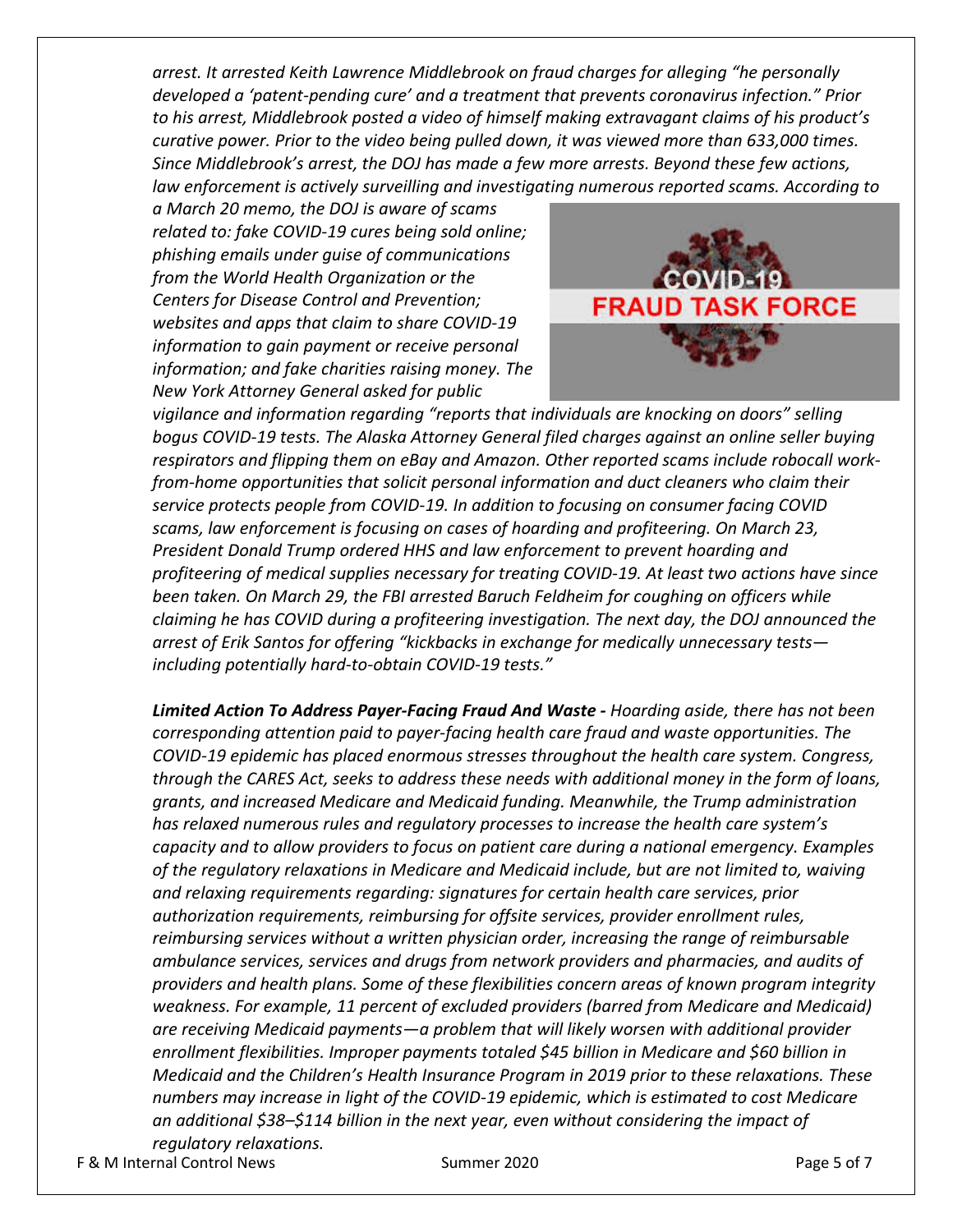*Looking Ahead - There are compelling health policy arguments for relaxing regulatory processes and requirements during a national emergency; strong action is necessary to address the COVID-19 crisis. Yet, while leaders across the federal agencies are focused on consumer-facing COVID-19 scams, there is not yet corresponding concern on payer-facing fraud and waste[. Preventing](https://www.cms.gov/blog/future-medicare-program-integrity) fraud and waste is more efficient than recovering improper payments. Affirmative statements from agency leaders that the federal government is watching might deter some bad actors. After the surge of COVID-19 infections pass, the Centers for Medicare and Medicaid Services and state Medicaid programs should conduct outlier analyses to identify areas where fraud and waste probably occurred; targeted auditing and investigation will be warranted. The overwhelming majority of health care providers have high integrity, and many are risking their own health to care for others with COVID-19. But history suggests that bad actors take advantage of leniency, and agency leaders have just offered great leniency. We hope to remind them about the bad actors.*

• **Unemployment fraud claims continue to skyrocket during COVID-19 pandemic by: [Jessica Bruno,](https://kfor.com/author/jessica-bruno/) OKLAHOMA CITY (KFOR) May 11, 2020** 

<https://kfor.com/news/unemployment-fraud-claims-continue-to-skyrocket-during-covid-19-pandemic/>

*Several people have now reached out to News 4 after receiving unemployment funds on a debit card after never actually filing for unemployment. "At first, I thought it was just junk and then when I seen y'alls story, I got a little worried," Dave Brown told News 4. Brown is talking about an unemployment debit card from the Oklahoma Employment Security Commission that he received in the mail. "I just cut that up thinking it was junk mail and I shredded the document* 

*that came with it," he said. That's because he said he's never filed for unemployment. So, he contacted OESC. "I talked to a couple of people and they gave me one phone number that just gave me an email address," Brown said. He emailed the address and he said someone got back to him saying they were looking into it. Brown isn't alone. News 4 heard from several others Monday who also received a debit card out of the blue when they shouldn't* 



*have. "This is very large scale and has multiple layers to it," Brook Arbeitman with the Oklahoma State Bureau of Investigations said. OSBI has now stepped in, creating an Unemployment Fraud Task Force. "We've dedicated a lot of resources to it from agents who are going to be dedicated to investigating the claims, to analysts who are trying to put all the dots together," she said. Along with cases like Brown's, a lot of that is focused on letters that have been piling up at businesses, filled with names of people trying to collect unemployment even though they never worked for that company. "We are going to track down and put a stop to any of these crimes that originating in Oklahoma, but we're aware from our federal partners that some of these may be generated out of state," Arbeitman said. "We're just not going to tolerate Oklahomans being taken advantage of during this time."*

### **F & M Staff Happenings: No staff changes for this quarter.**

*Internal Control News* is published quarterly in the *Spring, Summer, Fall, and Winter* by The Department of Finance and Management, Internal Control Unit. Please contact [jeffrey.montgomery@vermont.gov](mailto:Jeffrey.Montgomery@vermont.gov) with comments or suggestions.